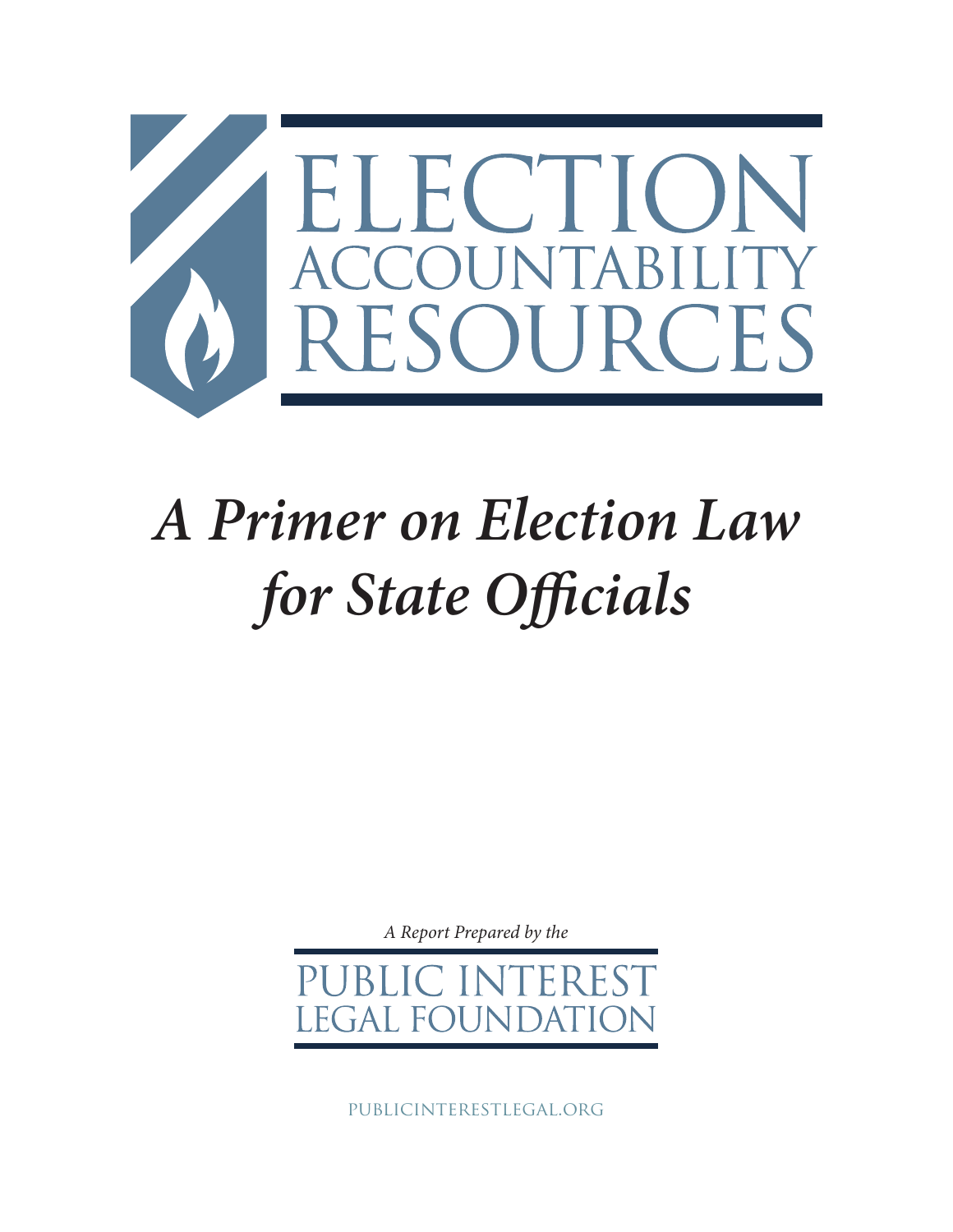

M Te are pleased to officially launch the Elections Accountability Resources project, and to provide to you this *Primer on Election Law for State Officials*, a resource explaining election law to state legislators, state secretaries of state, state attorneys general, and citizens – four key players in fair elections.

As the nation's only public interest law firm dedicated wholly to election integrity, the Public Interest Legal Foundation has been fighting for fair elections for years. And while it continues that fight, it now seeks to share some of its election expertise with the other frontline workers holding elections accountable.

This report is meant to be a desk manual for those who work in election administration. It is a summary of the federal laws that deal with elections and voting. It is not meant to be comprehensive, as there is much more to election law than this document covers (campaign finance, for example). But it does give an overview of the key constitutional provisions and statutes that govern elections in America today.

This report also includes a glossary of key terms and acronyms in the back. This addition was made after a secretary of state mentioned to my staff that when he was elected, he felt like he encountered "alphabet soup" as he struggled to learn the acronyms of federal election offices and political and nonprofit groups. We want to help state officials more easily traverse the world of election law and election administration; therefore, we added the glossary to guide officials through the parlance of the industry so they could ultimately partner with the Public Interest Legal Foundation in our mission to promote election integrity.

Free and fair elections do not come about by accident. It takes a variety of actors promoting common sense policies to meet that goal. We hope this resource empowers you to promote fair elections with us.

Sincerely,

J. Christian Adams, President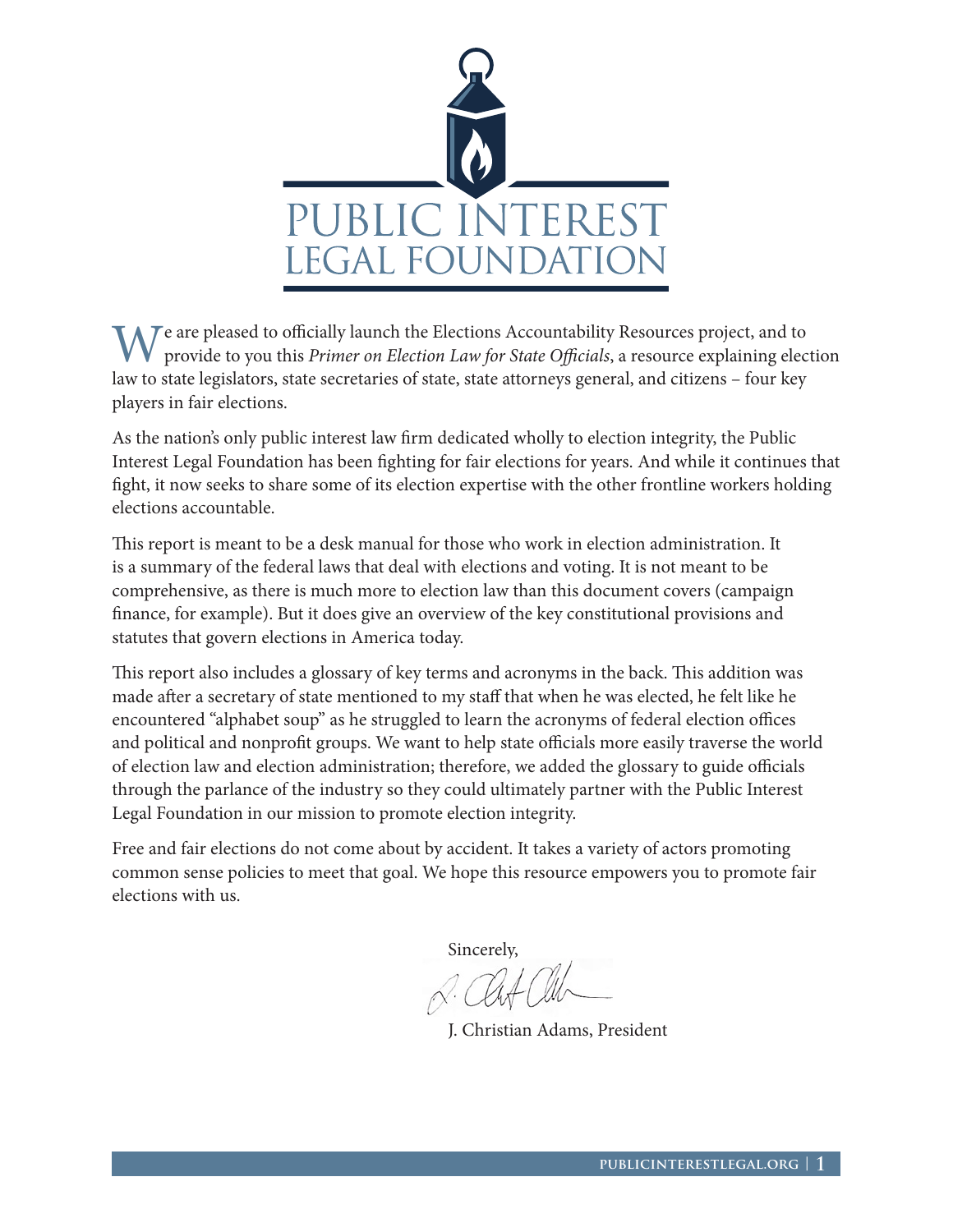# **TABLE OF CONTENTS**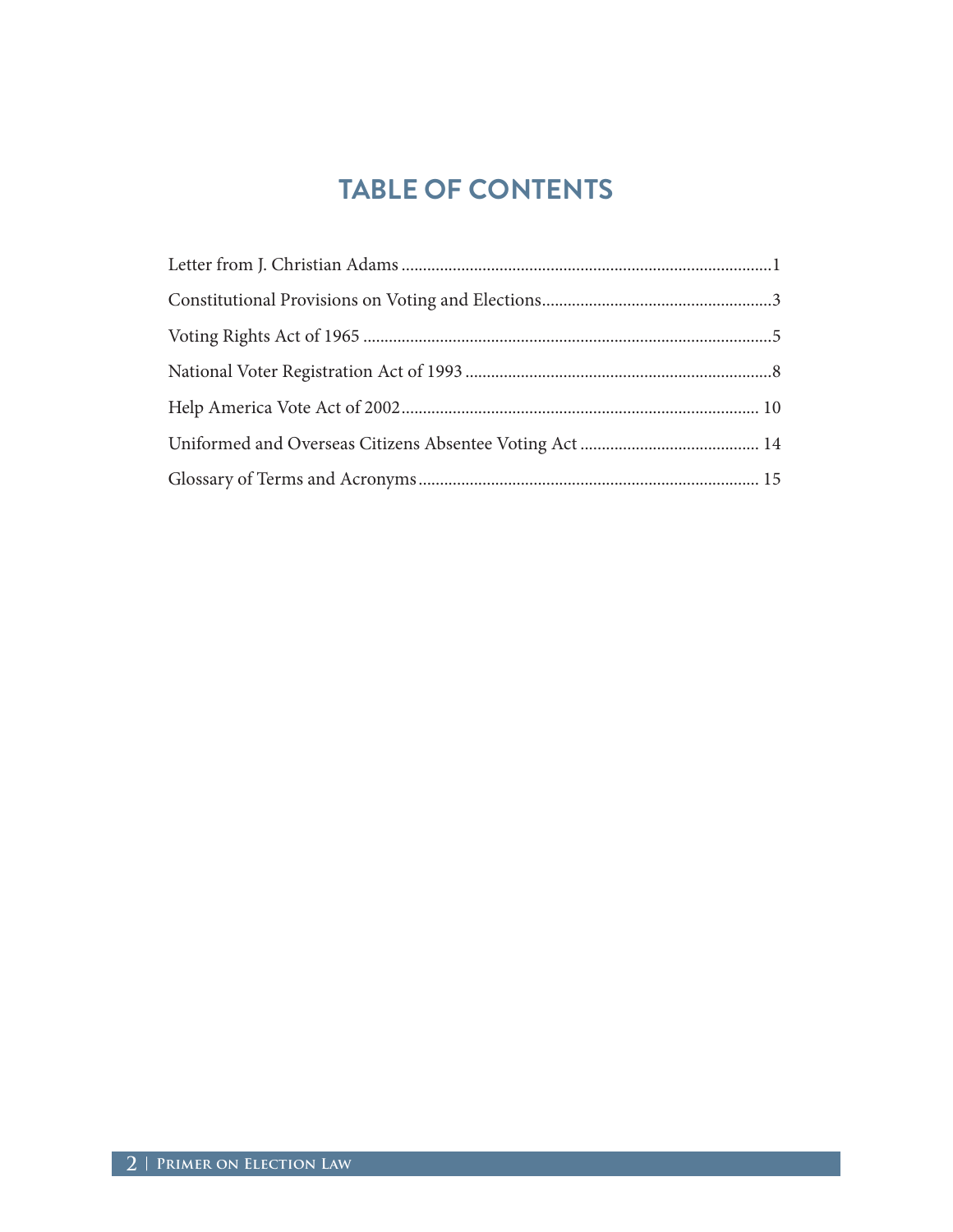# **THE CONSTITUTION ON ELECTIONS AND VOTING**

The United States Constitution, as the supreme law of the United States, sets forth the framework of the federal government, including conducting federal elections and electing the highest federal officers. The relevant constitutional provisions related to voting and elections are outlined below.

### **Right to Vote**

The United States Constitution does not expressly guarantee a right to vote, but the United States Supreme Court has extended protections reserved for fundamental rights to the right to vote.<sup>1</sup> Several amendments to the United States Constitution expand or protect the right to vote:

- Fourteenth Amendment This amendment, among other things, guarantees equal protection of the laws to all citizens and is often used to ensure all citizens are granted the right to vote.
- Fifteenth Amendment This amendment prohibits the denial or abridgement of the right to vote on account of race, color, or previous condition of servitude. It bans election practices enacted with a racially discriminatory intent.
- Nineteenth Amendment This amendment prohibits the denial or abridgement of the right to vote on account of sex.
- Twenty-Fourth Amendment This amendment prohibits poll taxes in federal elections.
- Twenty-Sixth Amendment This amendment made the eligible age to vote 18 years of age.

Case law has further shaped the right to vote, declaring that lack of United States citizenship and being convicted of a felony are permissible bases for denying voting rights, but certain durational resident requirements are not.<sup>2</sup>

### **Elections Clause**

Article I, Section 4 of the Constitution gives states the authority to regulate the "Times, Places, and Manner" of holding congressional elections, though it specifies that "Congress may at any time by Law make or alter such Regulations, except as to the Places of chusing Senators." *The*  Heritage Guide to the Constitution<sup>3</sup> describes the purpose of this provision as:

<sup>1</sup>  *See Yick Wo v. Hopkins*, 118 U.S. 356, 370 (1886).

<sup>2</sup>  *See e.g.*, *Sugarman v. Dougall*, 413 U.S. 634, 649 (1973) (finding that citizenship is a permissible basis for denying voting rights); *Richardson v. Ramirez*, 418 U.S. 24, 56 (1974) (holding that laws that disenfranchise felons do not violate the constitution); *Dunn v. Blumstein*, 405 U.S. 330, 360 (1972) (finding durational resident requirements unconstitutional).

 $3$  The Heritage Guide to the Constitution 71-72 (Edwin Meese III, et al. eds., 2005).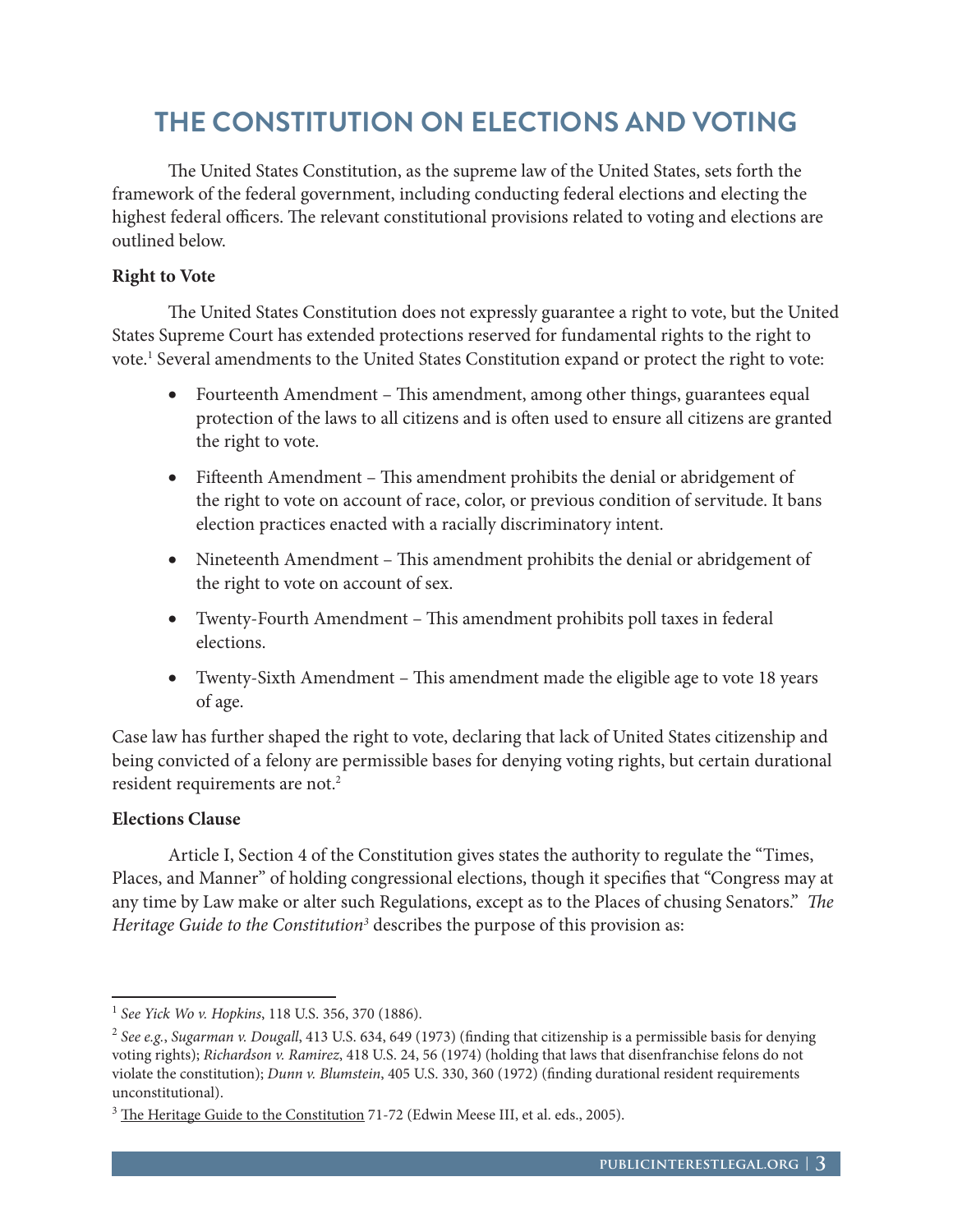First, it made clear the division of responsibility with respect to the conduct of the election of federal Senators and Representatives. That responsibility lay primarily with the states and secondarily with Congress. Second, the clause lodged the power to regulate elections in the respective legislative branches of the states and the federal government, not with the executive or judicial.

Such interventions of Congress into the electoral process include the Voting Rights Act of 1965, the National Voter Registration Act of 1993, and campaign finance laws.

# **Qualifications to Run for Office**

The Constitution does specify qualifications for certain federal offices. Article II, Section 1 specifies that the President must be a "natural born citizen," at least thirty-five years old, and have been a resident within the United States at least fourteen years. The Twelfth Amendment applied the same qualifications to the Vice President. Article I, Section 3 stipulates that a United States Senator must be thirty years old, a citizen of the United States at least nine years, and from the state from which he or she was chosen. The requirements for a Representative, outlined in Section 2, are that he or she be at least 25 years old, have been a United States citizen for at least seven years, and be an inhabitant of the state of the congressional district of which he was chosen to represent. The Supreme Court has generally declined to find additional qualifications for these federal offices to be constitutional.4

Additionally, the Fourteenth Amendment provides disqualifications for federal office. It states that "[n]o person shall be a Senator or Representative in Congress, or elector of President and Vice-President, or hold any office, civil or military, under the United States, or under any State, who, having previously taken an oath, as a member of Congress, or as an officer of the United States, or as a member of any State legislature, or as an executive or judicial officer of any State, to support the Constitution of the United States, shall have engaged in insurrection or rebellion against the same, or given aid or comfort to the enemies thereof." The amendment further states that "Congress may override this disqualification by two-thirds vote of each House."

# **Methods of Electing Federal Officers**

The method of electing Congressmen and Senators is addressed in Article I of the U.S. Constitution. Section 2 specifies that the House of Representatives shall be "chosen every second year by the People of the several States…." Section 3 originally specified that Senators be chosen every six years by the state legislature, but the Seventeenth Amendment changed the method of electing United States Senators to a popular election in 1913.

The method of electing the President and Vice President through the electoral college is set forth in Article II, Section 1 of the Constitution, and the Twelfth Amendment.

<sup>4</sup> *See United States Term Limits v. Thornton*, 514 U.S. 779, 838 (1995) (finding that a state adding term limits for congressional candidates was unconstitutional).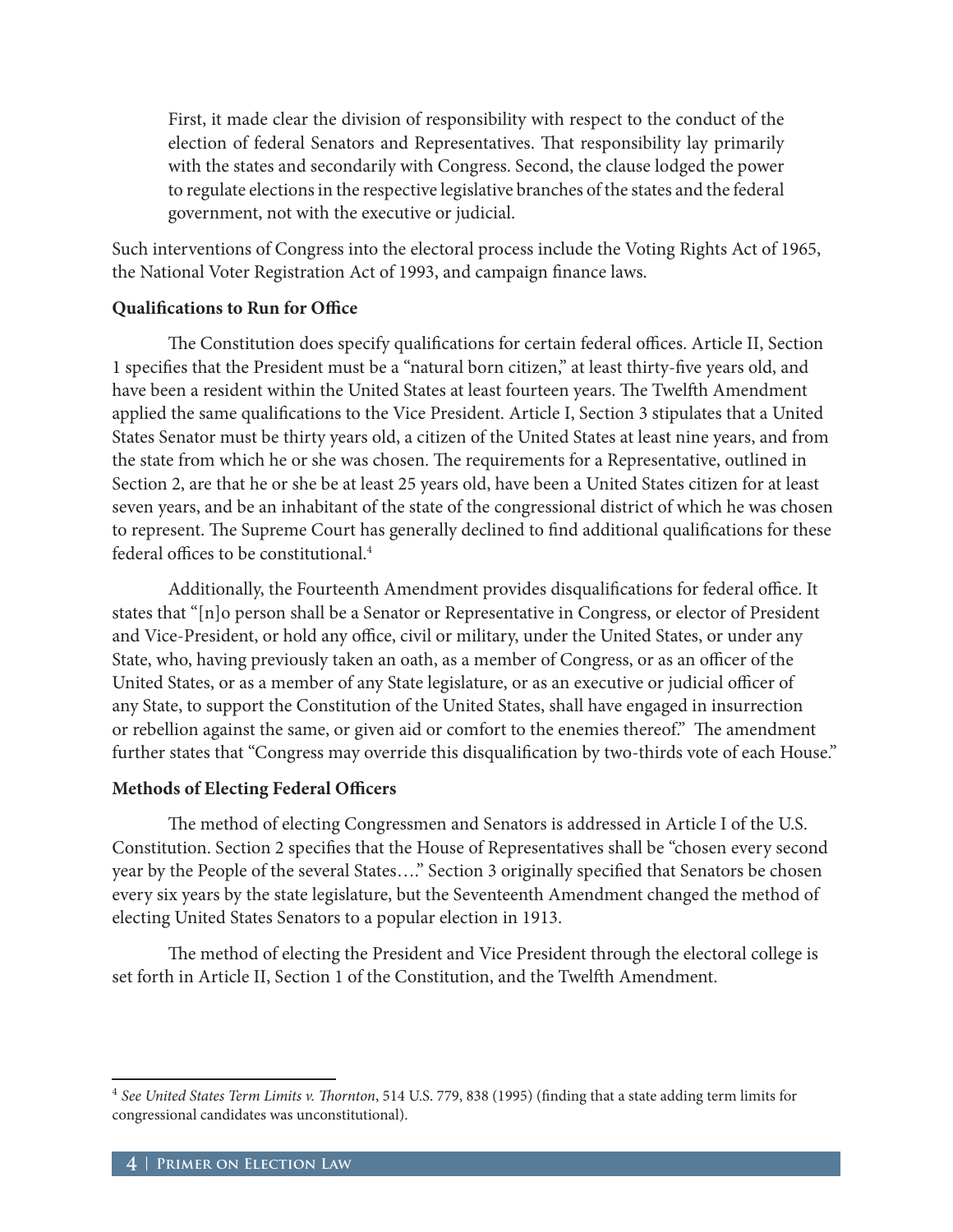# **THE VOTING RIGHTS ACT OF 1965**

The Voting Rights Act, also known as the VRA, was enacted by Congress in 1965. The VRA is codified at 52 U.S.C. §§ 10301-10314, 10501-10508, and 10701-10702 (formerly 42 U.S.C. § 1973 to 1973bb).

The Voting Rights Act contains several sections which, together, were designed to prohibit discrimination in voting. Some of these provisions reserve authority for enforcement to the Attorney General specifically, such as the provision allowing inspection of preserved election records, while other provisions allow private causes of actions. Below are summaries of the most well-known provisions, which are commonly referred to by the section number in the public law.

### **Section 2**

Section 2<sup>5</sup> of the Voting Rights Act is a nationwide prohibition against voting practices and procedures (including redistricting plans and at-large election systems and voter registration procedures) that discriminate on the basis of race, color, or membership in a language minority group. Section 2 prohibits not only election-related practices that are intended to be racially discriminatory, but also those that are shown to have a racially discriminatory result. The majority of voting rights cases litigated today allege violations of Section 2 of the VRA.

### **Section 4**

Section  $4(a)$ <sup>6</sup> of the Voting Rights Act sets forth criteria to determine whether a jurisdiction is covered under certain provisions of the VRA, namely Sections 3, 5, and 8, as enacted in 1965. The two elements of the formula are whether:

- 1) on November 1, 1964, the state or a political subdivision of the state maintained a "test or device" restricting the opportunity to register and vote. The Act's definition of a "test or device" included such requirements as the applicant being able to pass a literacy test, establish that he or she had good moral character, or have another registered voter vouch for his or her qualifications.
- 2) if less than 50 percent of persons of voting age were registered to vote on November 1, 1964, or less than 50 percent of persons of voting age voted in the presidential election of November 1964, as determined by the Director of the Census.

Jurisdictions that fell within either of these criteria were required to submit any changes in election procedures to the Attorney General or the District Court of the District of Columbia for review under Section 5. The coverage formula changed slightly in the 1970's and expanded the covered jurisdictions.

<sup>5</sup> Section 2 is codified as 52 U.S.C. § 10301.

<sup>6</sup> Section 4 is codified as 52 U.S.C. § 10303.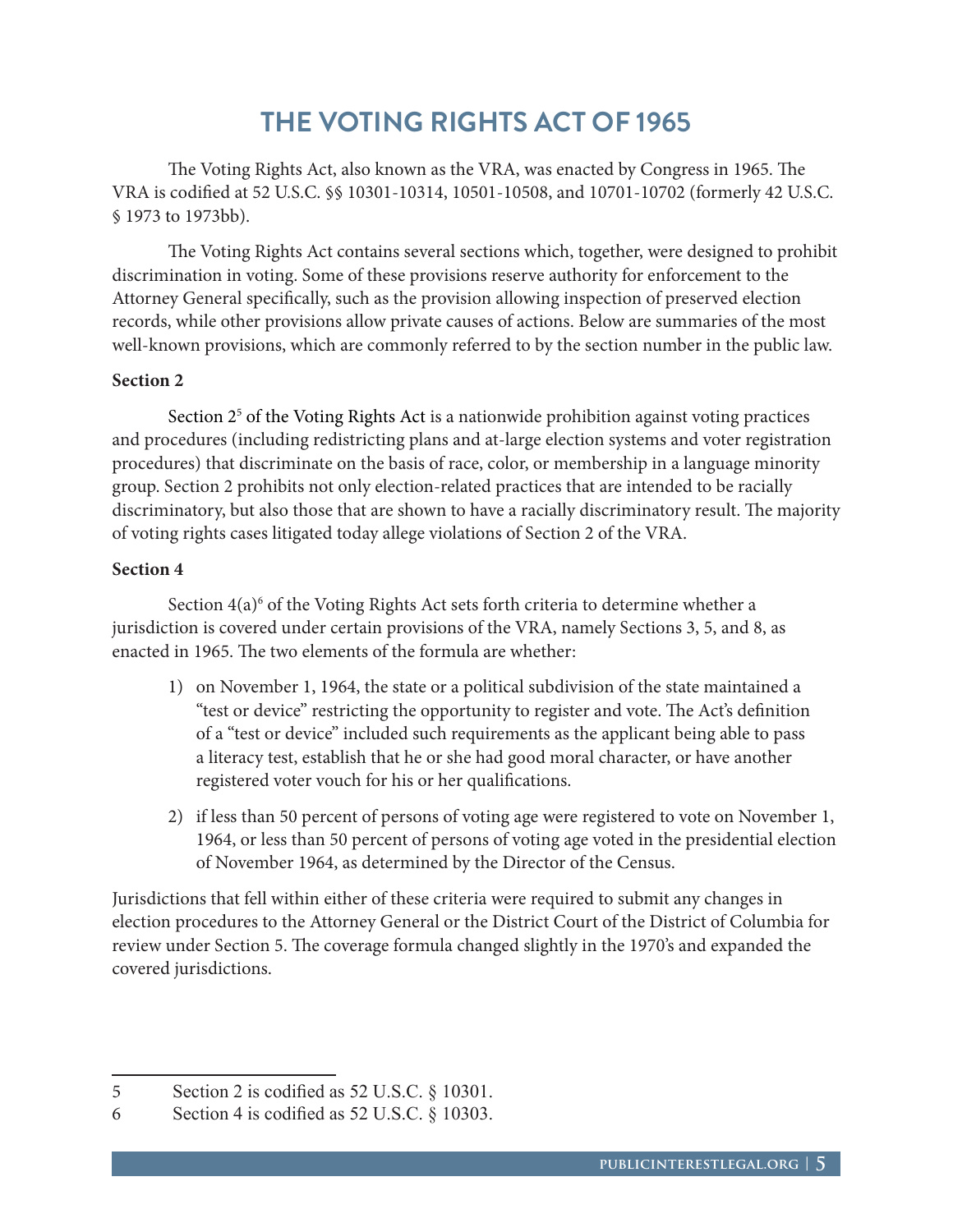#### **Section 5**

Section 5<sup>7</sup> of the Voting Rights Act, which is now dormant, says any change with respect to voting in a covered jurisdiction – or any political subunit within it – cannot legally be enforced unless and until the jurisdiction first obtains a determination by the United States District Court for the District of Columbia or the U.S. Attorney General that an election change is not discriminatory. The submitting authority bears the burden of proof that the proposed voting change does not deny or abridge the right to vote on account of race, color, or membership in a language minority group. If the jurisdiction is unable to prove the absence of such discrimination, the District Court denies the requested judgment, or in the case of administrative submissions, the Attorney General objects to the change, and the change remains legally unenforceable.

But the Supreme Court in *Shelby County v. Holder* halted the application of Section 5 because it ruled the way states were covered was outdated and therefore unconstitutional.<sup>8</sup> On June 25, 2013, the United States Supreme Court held that it is unconstitutional to use the coverage formula in Section 4(b) of the Voting Rights Act to determine which jurisdictions are subject to the preclearance requirement of Section 5 of the Voting Rights Act. The Supreme Court did not rule on the constitutionality of Section 5 itself; however, the effect of the *Shelby County* decision is that the jurisdictions identified by the coverage formula in Section 4(b) no longer need to seek preclearance for the new voting changes, unless they are covered by a separate court order entered under Section  $3(c)^9$  of the Voting Rights Act.

#### **Other Provisions in the Law**

Section 3(a) and Section 8 of the Voting Rights Act give the federal courts and the U.S. Attorney General, respectively, authority to certify counties for the assignment of federal observers. Federal observers are assigned to polling places so they can monitor election-day practices in response to concerns about compliance with the VRA. Section 3 also allows a state or subdivision to be subjected to preclearance obligations if they are found by a United States District Court to have acted with a discriminatory racial intent in an election procedure.

Sections 203 and 4 of the Voting Rights Act require certain jurisdictions<sup>10</sup> to provide minority language election materials and voting assistance regarding covered minority languages.

<sup>7</sup> Section 5 is codified as 52 U.S.C. § 10304.

<sup>8</sup> 570 U.S. 529 (2013).

 $^9$  This Section provides that in any litigation brought against a jurisdiction for an intentional voting discrimination in violation of the Fourteenth and Fifteenth Amendments, the Court can require that the offending jurisdiction be subject to the preclearance requirements contained in Section 5 of the VRA.

 $10$  A State or political subdivision is a covered State or political subdivision for the purposes of this subsection if the Director of the Census determines, based on the American Community Survey census data and subsequent American Community Survey data in 5-year increments, or comparable census data, that—

<sup>(1)</sup> more than 5 percent of the citizens of voting age of such State or political subdivision are members of a single language minority and are limited-English proficient;

<sup>(2)</sup> more than 10,000 of the citizens of voting age of such political subdivision are members of a single language minority and are limited-English proficient; or

<sup>(3)</sup> in the case of a political subdivision that contains all or any part of an Indian reservation, more than 5 percent of the American Indian or Alaska Native citizens of voting age within the Indian reservation are members of a single language minority and are limited-English proficient; and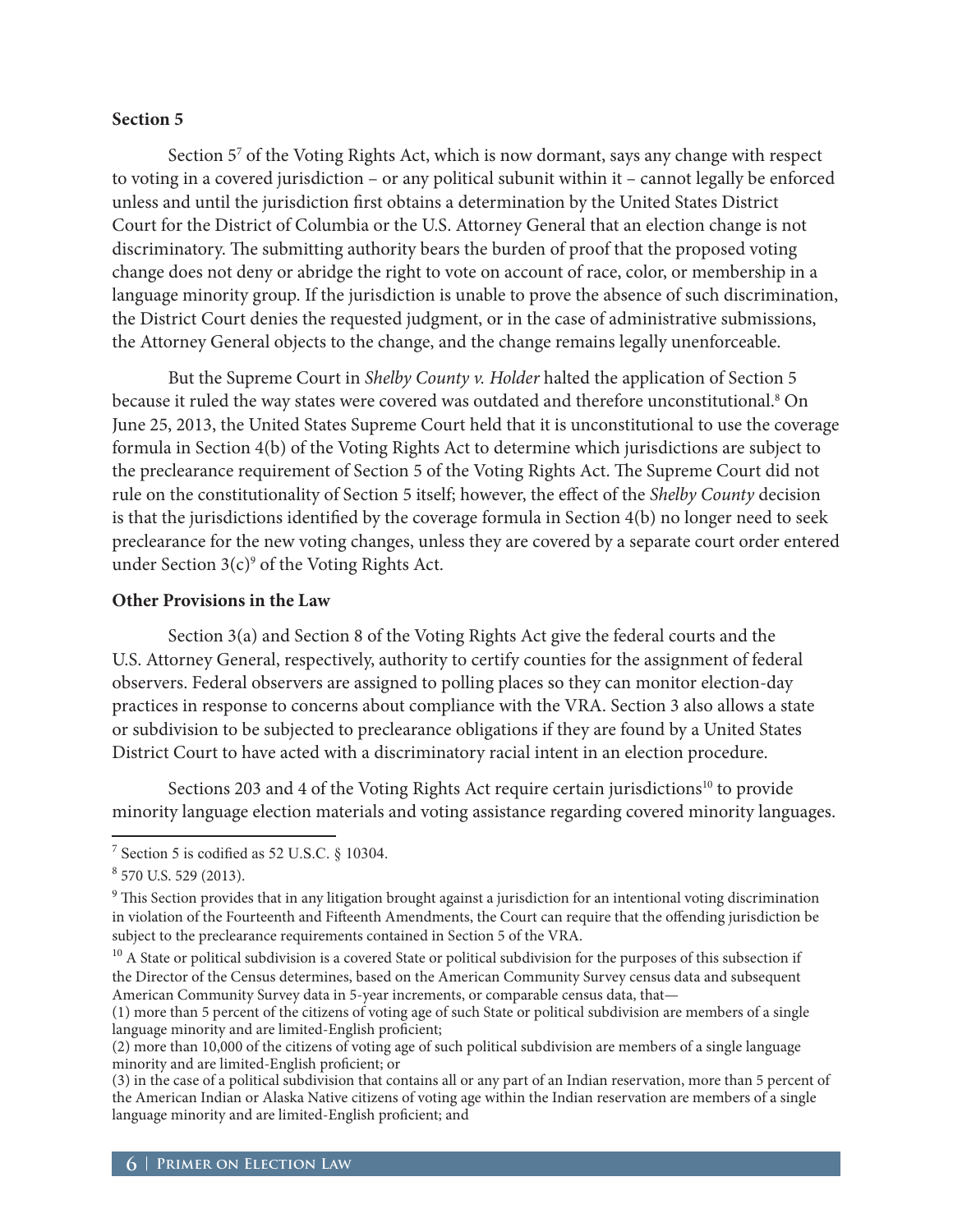These provisions require that when a covered state or political subdivision provides registration or voting notices, forms, instructions, assistance, or other materials or information relating to the electoral process, including ballots, it shall provide them in the language of the applicable minority group as well as in the English language.

Section 208 of the Voting Rights Act provides that any voter who requires assistance to vote by reason of blindness, disability, or inability to read or write may be given assistance by a person of the voter's choice, other than the voter's employer or agent of that employer or officer or agent of the voter's union.

<sup>(4)</sup> the illiteracy rate of the citizens in the language minority as a group is higher than the national illiteracy rate. *See* 52 U.S.C. § 10503(b).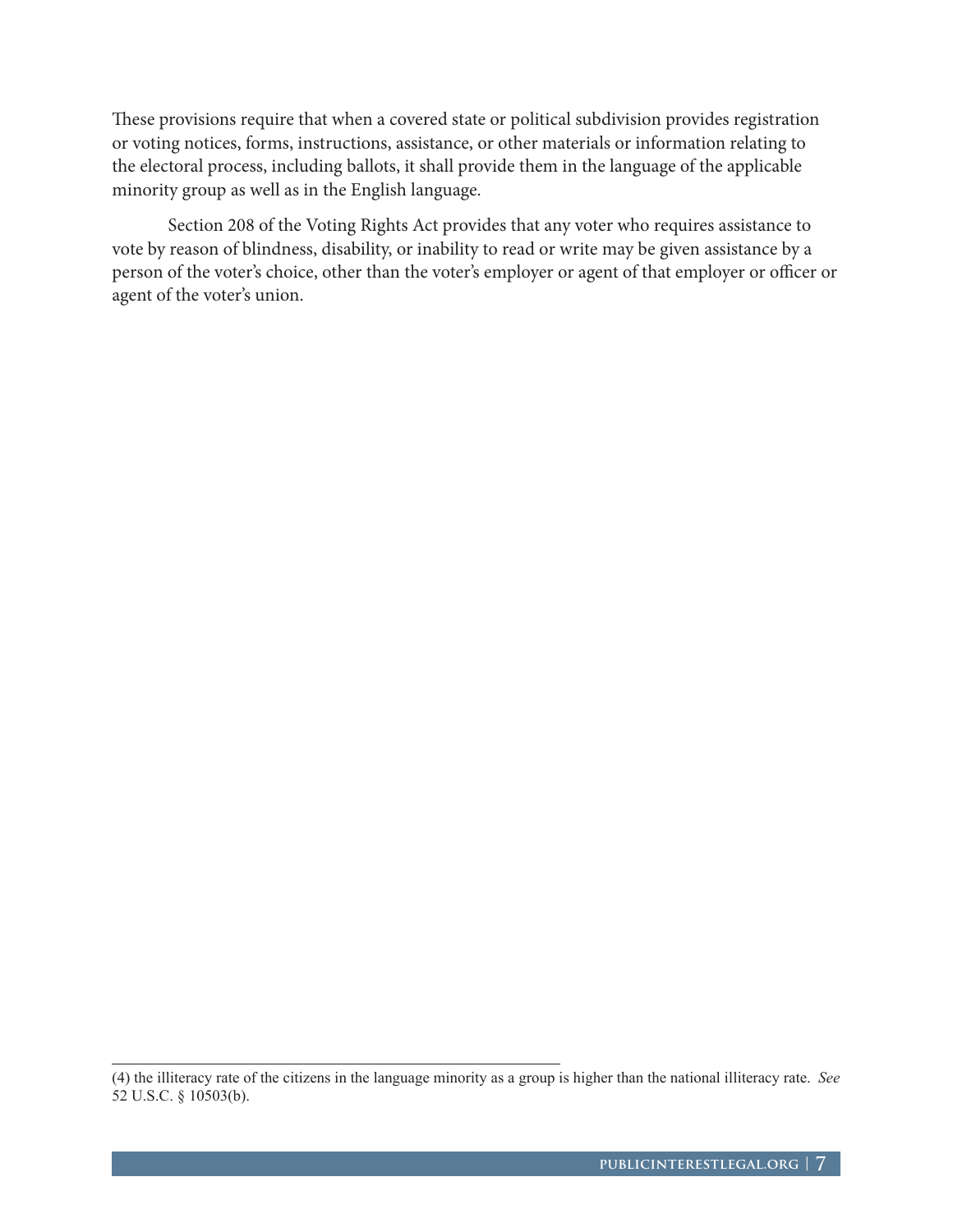# **THE NATIONAL VOTER REGISTRATION ACT (NVRA)**

The National Voter Registration Act of 1993, codified at 52 U.S.C. §§ 20501 - 20511, is also known as the "NVRA" or "Motor Voter Law." The NVRA imposes requirements regarding federal elections upon 44 states<sup>11</sup> and the District of Columbia. According to the U.S. Supreme Court, "[t]he [NVRA] has two main objectives: increasing voter registration and removing ineligible persons from the States' voter registration rolls."12 The main sections of the law are:

# **Voter Registration at DMVs**

The law requires the states to include an application for voter registration along with an application for a motor vehicle driver's license.<sup>13</sup> Further, any such application shall serve to update any previous voter registration application and any change of address form regarding a motor vehicle driver's license shall also serve as a change of address for that person's voter registration.

# **Federal Voter Registration Form**

The law also requires states to accept and use the federal voter registration application form.<sup>14</sup> Originally, Congress entrusted the Federal Election Commission with the responsibility of maintaining the form. After the U.S. Election Assistance Commission ("EAC") was established by the Help America Vote Act of 2002, the EAC was given the task of maintaining the form.

A state may develop and use its own voter registration form so long as the criteria spelled out in the law are met. Even in that circumstance, the state must continue to accept the federal voter registration form.

# **Voter Registration at Public Assistance Agencies**

The law requires states to direct certain agencies to serve as voter registration agencies.<sup>15</sup> Agencies covered by this section include agencies that provide public assistance and agencies that provide State-funded services to persons with disabilities.

The law requires states to designate other offices as voter registration agencies too: "State or local government offices such as public libraries, public schools, offices of city and county clerks (including marriage license bureaus), fishing and hunting license bureaus, government revenue offices, unemployment compensation offices, and offices not described in paragraph (2)(B) that provide services to persons with disabilities."16

<sup>&</sup>lt;sup>11</sup> Six states are exempted from the NVRA due to the laws they had in place at the time the NVRA was enacted. Those six states are Idaho, Minnesota, New Hampshire, North Dakota, Wisconsin, and Wyoming.

<sup>12</sup> *Husted v. A. Philip Randolph Inst*., 138 S. Ct. 1833, 1838 (2018).

<sup>13</sup> *See* 52 U.S.C. § 20504.

<sup>14</sup> *See* 52 U.S.C. § 20505.

<sup>15</sup> *See* 52 U.S.C. § 20506.

<sup>16</sup> *See* 52 U.S.C. § 20506(a)(3).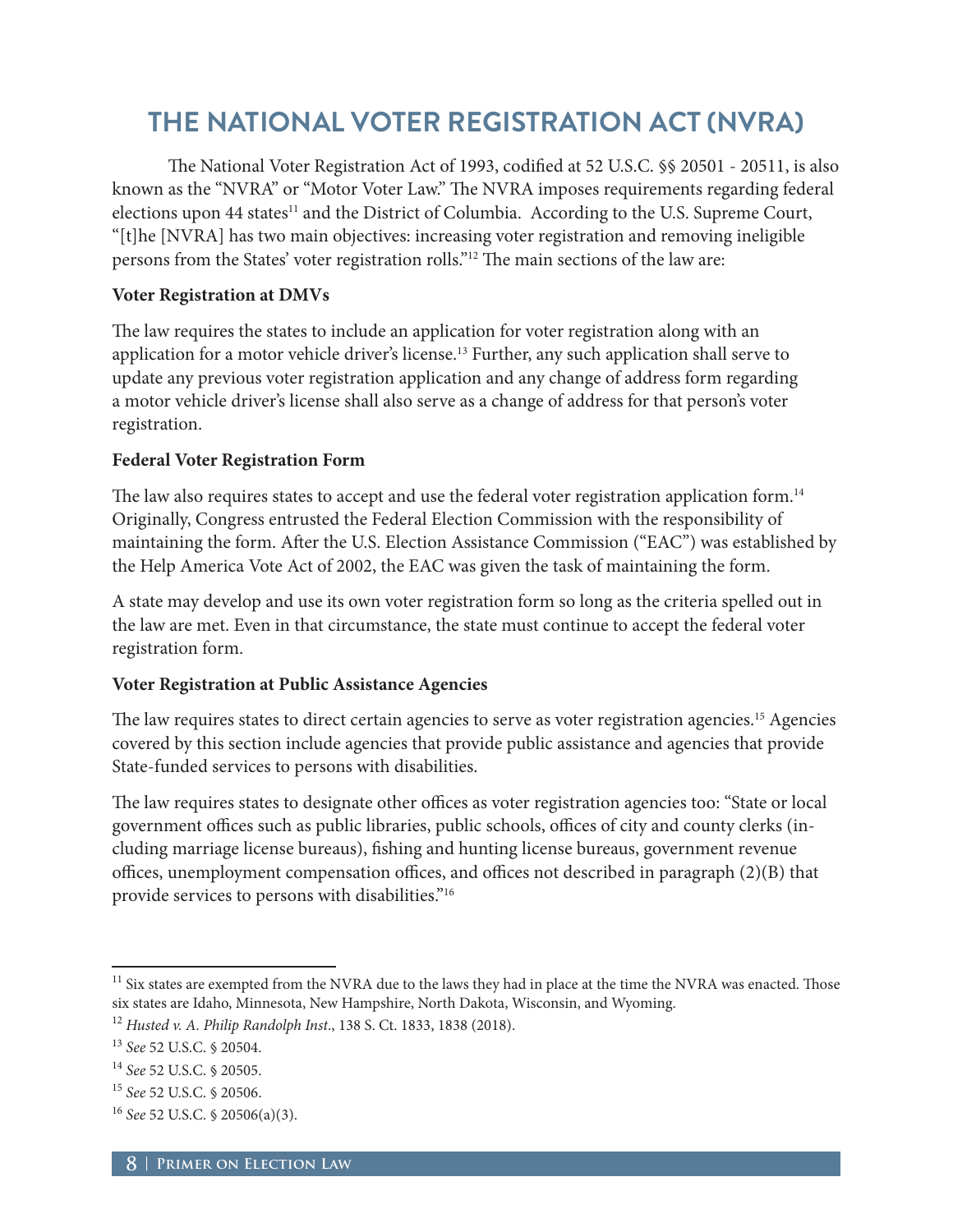### **State Administration of Voter Registration**

The law sets forth guidelines on how voter registration shall be administered, including setting a minimum cutoff deadline for accepting voter registration applications prior to the date of a federal election and requiring states to notify applicants as to the results of their applications.17

This part of the law, referred to as "Section 8," also requires states to "conduct a general program that makes a reasonable effort to remove the names of ineligible voters from the official lists of eligible voters by reason of (A) the death of the registrant; or (B) a change in the residence of the registrant…."18 It further sets forth guidelines as to when registrants may be removed from the voter roll for other reasons, and sets forth the procedures a State may use to verify a registrant's address. It stipulates that any State program must "protect the integrity of the electoral process by ensuring the maintenance of an accurate and current voter registration roll for elections for Federal office…. shall be uniform, nondiscriminatory, and in compliance with the Voting Rights Act of 1965" and "shall not result in the removal of the name of any person from the official list of voters registered to vote in an election for Federal office by reason of the person's failure to vote."19

Finally, the law requires states to maintain certain records and also make records available for public inspection.

<sup>17</sup> *See* 52 U.S.C. § 20507.

<sup>18</sup> *See* 52 U.S.C. § 20507(a)(4).

<sup>19</sup> *See* 52 U.S.C. § 20507(b).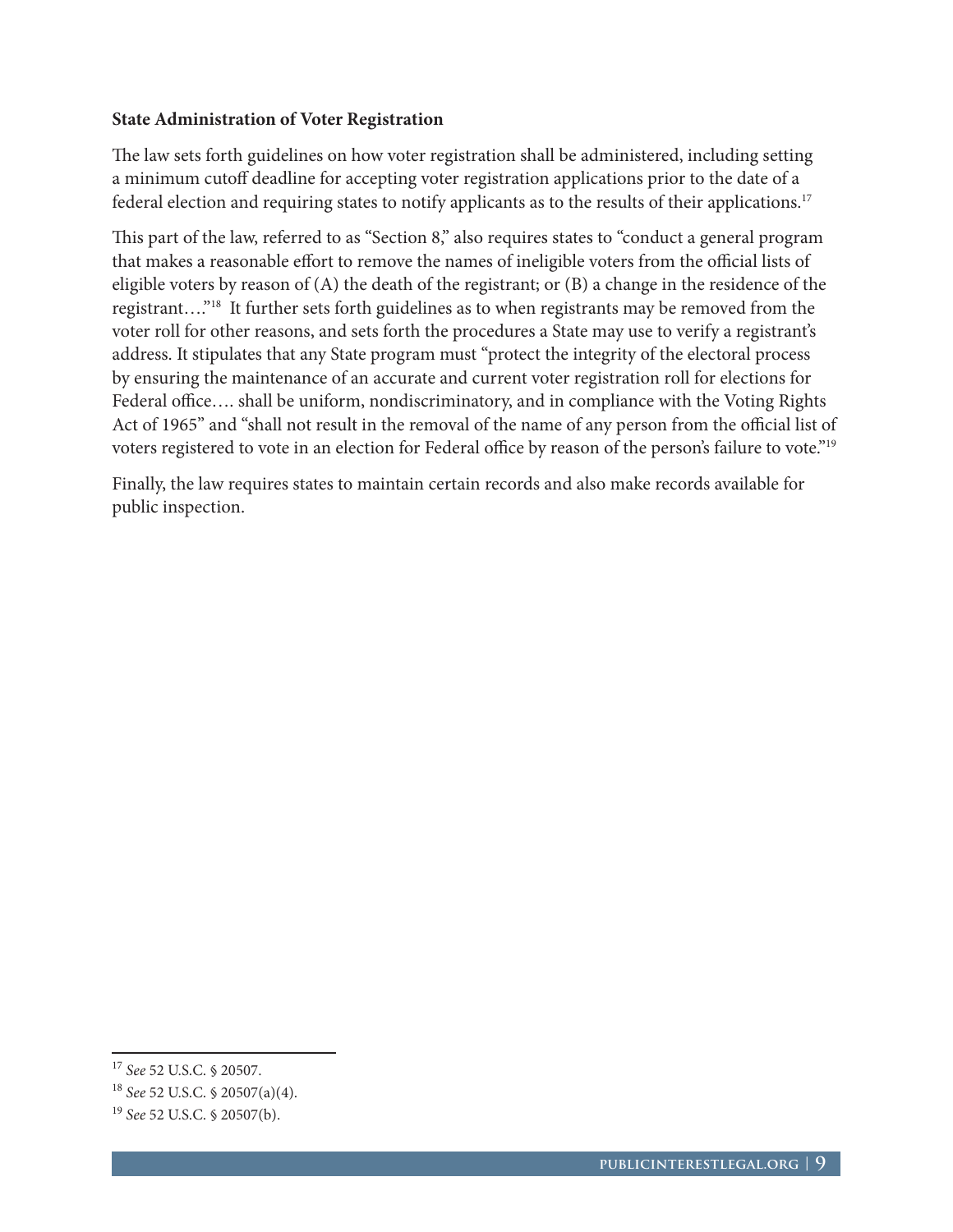# **THE HELP AMERICA VOTE ACT OF 2002**

The Help America Vote Act of 2002 (HAVA) is codified at 52 U.S.C. §§ 20901 - 21145 (formerly 42 U.S.C. §§ 15301 -15545). HAVA was enacted in response to issues and problems that arose during election administration in the year 2000, the most notable of which occurred in Florida, where disputes were ultimately decided by the Supreme Court of the United States in *Bush v. Gore*, 531 U.S. 98 (2000).

The issues addressed by HAVA can be divided into three categories: (1) minimum standards for the administration of federal elections; (2) federal grant programs for election administration; and, (3) creation of the federal Election Assistance Commission (EAC).

#### **Election Administration**

While HAVA sets minimum standards for certain aspects of federal election administration, it leaves states discretion over how to meet those standards.

#### *Voting Systems*

Each voting system used in an election for Federal office shall meet the following requirements:<sup>20</sup>

- 1. Permit the voter to independently and privately verify and change her votes before they are counted;
- 2. Notify voters who have selected more than one candidate for a single office that they have overvoted, inform them of the effects of overvoting, and provide an opportunity to correct the ballot before it is cast and counted;
- 3. Produce a manually auditable permanent paper record that is available as an official record for recounts, and permit voters to change or correct their ballots before the manually auditable permanent paper record is produced;
- 4. Be accessible to voters with disabilities, including those with visual impairments, in a manner that provides the same opportunity for access and participation as for other voters, through the use of at least one direct recording electronic (DRE) voting system;
- 5. Provide alternative language accessibility as required by Section 203 of the Voting Rights Act of 1965;
- 6. Keep clean voter rolls;
- 7. Comply with the error rate standards established under section 3.2.1 of the voting systems standards issued by the Federal Election Commission; and,
- 8. Adopt uniform and nondiscriminatory standards that define what constitutes a vote and what will be counted as a vote for each category of voting system used in the State.

<sup>20</sup> *See* 52 U.S.C. §§ 21081 and 21083.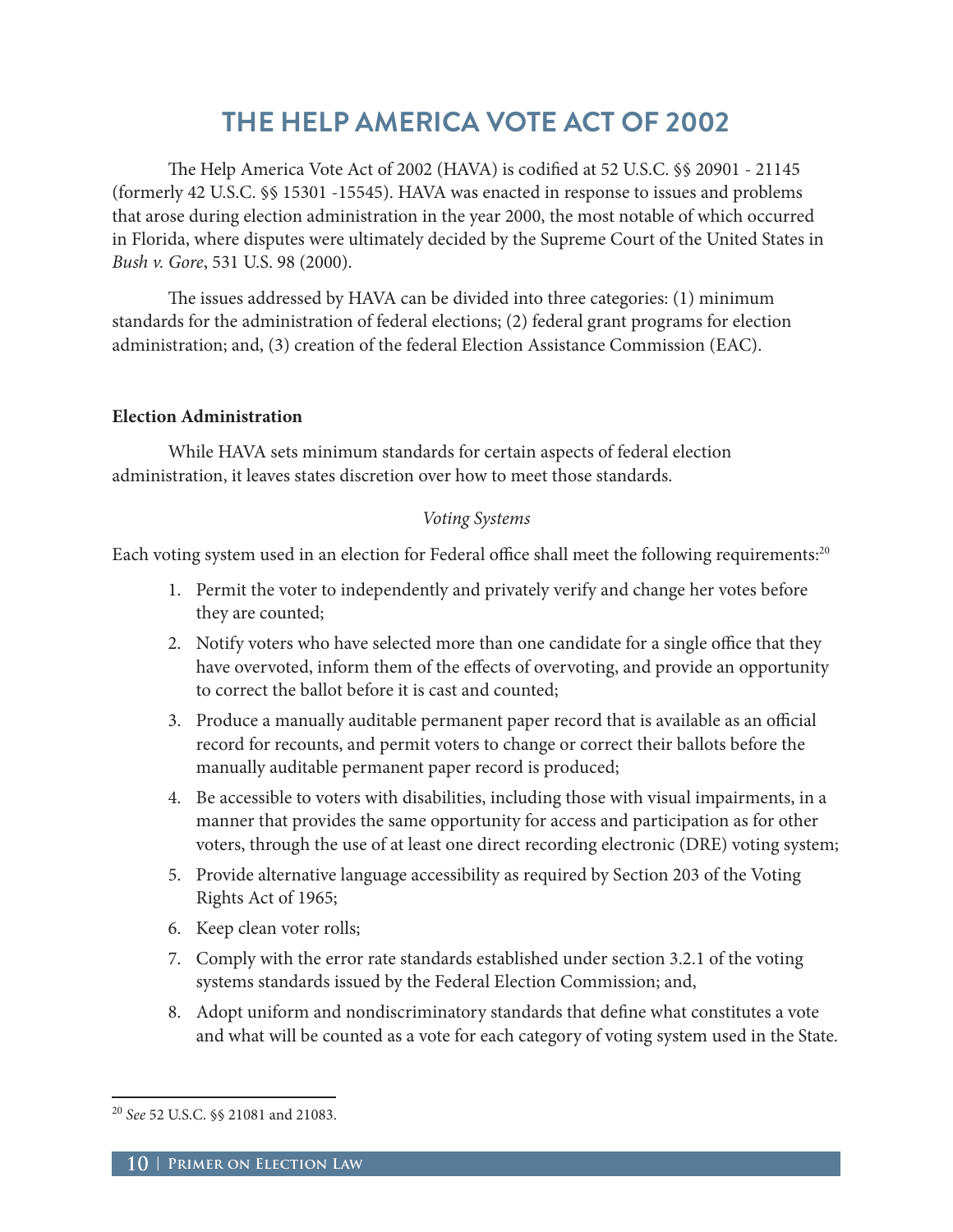### *Provisional Voting*

HAVA requires individuals who do not appear on the official list of eligible voters or voters whose eligibility is challenged by an election official to be permitted to cast a provisional ballot if they provide written affirmation that they are registered and eligible to vote in the jurisdiction's elections.21 Each state must also establish a free system that allows individuals to check the status of their provisional ballots.

### *Voting Information*

Election officials must post the following information at the polling places: $22$ 

- 1. A sample ballot;
- 2. Information about the date of the election and polling place hours;
- 3. Instructions on how to vote;
- 4. Instructions for mail-in registrants and first-time voters;
- 5. General information on voting rights; and,
- 6. General information on laws prohibiting fraud and misrepresentations.

### *Statewide Voter Registration Database*

HAVA requires each State to implement a single, uniform, official, centralized, interactive computerized statewide voter registration list that is defined, maintained, and administered at the state level.23 Election officials must coordinate the statewide voter registration list with other agency databases in the state.

### *Voter List Maintenance*

HAVA sets a minimum standard for the accuracy of state voter registration records.<sup>24</sup> Each state shall ensure that voter registration records are accurate and are updated regularly by doing at least the following:

- 1. Making a reasonable effort to remove registrants who are ineligible to vote from the official list of eligible voters;
- 2. Removing registrants in accordance with the National Voter Registration Act of 1993 (NVRA);
- 3. Coordinating the computer statewide voter list with state agency records on felony status and death;
- 4. Removing the names of ineligible voters from the computerized voter list in accordance with State law;

<sup>21</sup> *See* 52 U.S.C. § 21082.

<sup>22</sup> *See* 52 U.S.C. § 21082.

<sup>23</sup> *See* 52 U.S.C. § 21083.

<sup>24</sup> *See* 52 U.S.C. § 21083.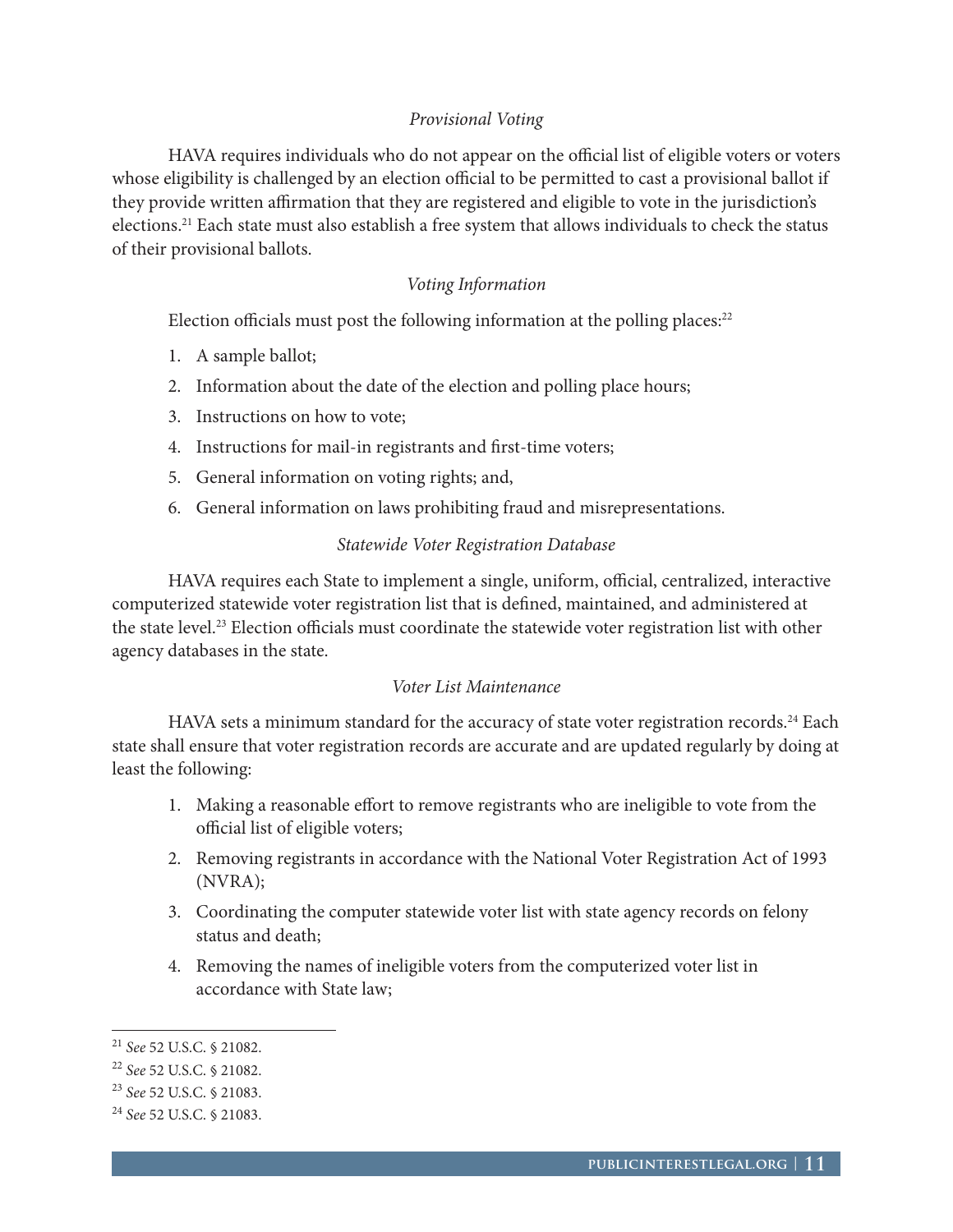- 5. Ensuring that duplicate names are eliminated from the computerized voter list; and,
- 6. Establishing safeguards to ensure that eligible registrants are not removed in error.

Each state's chief election official must also facilitate the matching of information in the database of the statewide voter registration system with information in the database of the motor vehicle authority in order to verify the accuracy of the information provided on applications for voter registration.

### *Voter Identification*

HAVA requires individuals who register by mail and who have not previously voted in a federal election in the state to present a copy of photo identification if voting by mail, or present a copy of photo identification or other identifying document (*e*.*g*., utility bill), if voting in person.25

### *Federal Mail Voter Registration Form*

HAVA provides that the federal mail voter registration form must ask the applicant the following questions and statements:<sup>26</sup>

- 1. "Are you a citizen of the United States of America?" and,
- 2. "Will you be 18 years of age on or before election day?"
- 3. "If you checked 'no' in response to either of these questions, do not complete this form."

If an application fails to answer the citizenship question, election officials must notify the applicant of the deficiency and provide an opportunity to correct the omission.

### **Grant Programs**

Because complying with HAVA required significant financial investments by the states, Congress established grant programs.27 Grants are available to help states (1) meet HAVA's federal election administration requirements; (2) make general improvements to federal election administration; (3) replace level and punch card voting systems; and, (4) research and develop improvements to the quality, reliability, accuracy, accessibility, affordability, and security of election systems.

To help ensure that grant funds are used as intended, HAVA provides for funding audits and repayments.

<sup>25</sup> *See* 52 U.S.C. § 21083.

<sup>26</sup> *See* 52 U.S.C. § 21083.

<sup>27</sup> *See* 52 U.S.C. §§ 20901-20904.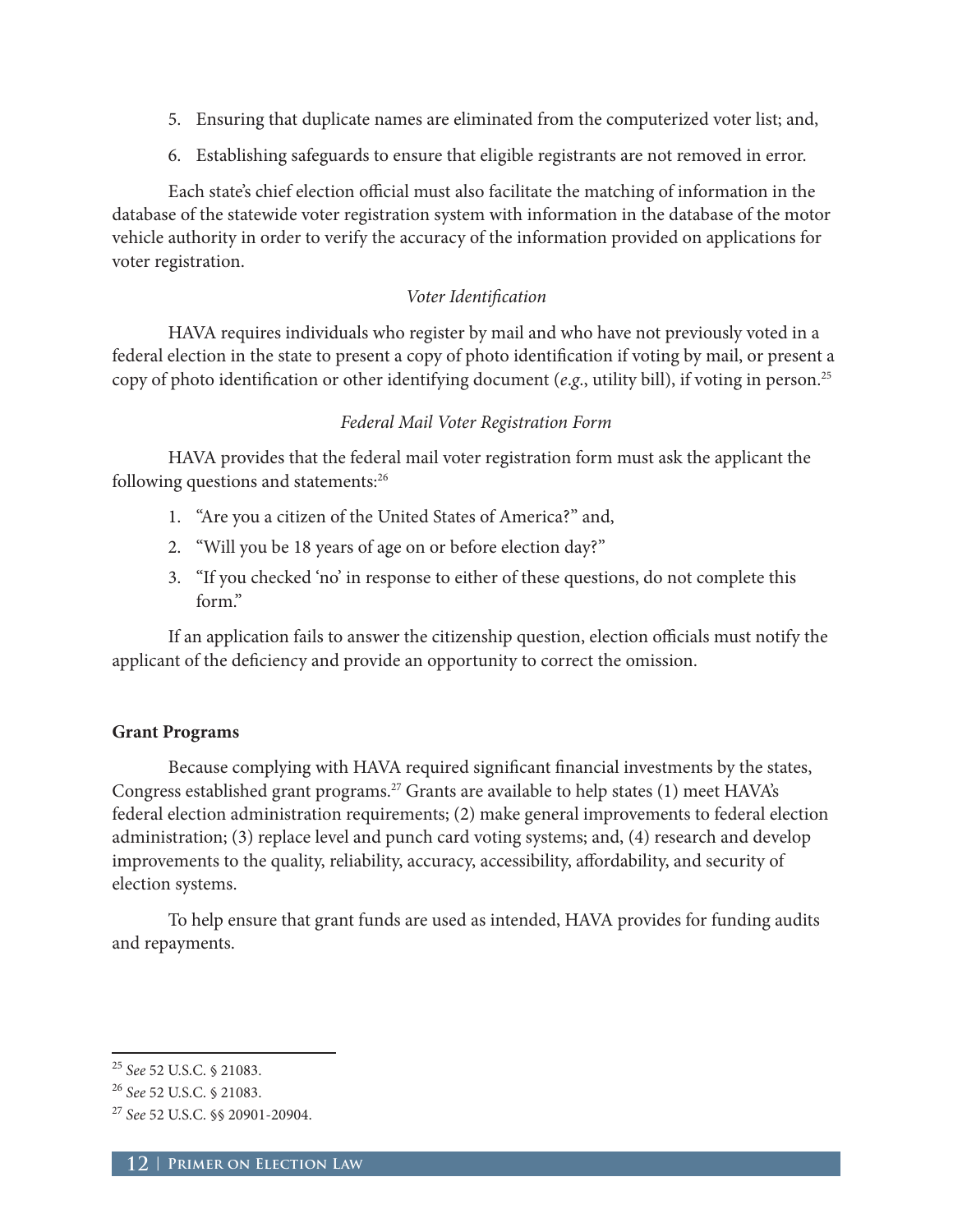#### **Election Assistance Commission**

HAVA created a new agency to support general election administration called the Election Assistance Commission (EAC).<sup>28</sup> The EAC is a support agency with limited and defined duties:

- 1. Administering most of HAVA's grant programs;
- 2. Issuing voluntary guidance for how to implement certain HAVA requirements;
- 3. Researching and issuing best practices and reports, including the biennial Election Administration and Voting Survey (EAVS), which includes general research on election administration data and policies, in addition to congressionally mandated reporting on the NVRA;
- 4. Overseeing the Help America Vote College Program, which encourages students at institutions of higher learning to serve as poll workers.

In addition, the EAC provides for "the testing, certification, decertification, and recertification of voting system hardware and software by accredited laboratories."29

### **Enforcement**

HAVA assigns federal enforcement to the U.S. Department of Justice.<sup>30</sup> Although HAVA has no private right of action, HAVA requires states receiving HAVA grant funds to establish state-based administrative complaint procedures to resolve alleged violations of HAVA's Title III requirements.<sup>31</sup>

<sup>28</sup> *See* 52 U.S.C. § 20902.

<sup>29</sup> *See* 52 U.S.C. § 20971.

<sup>30</sup> *See* 52 U.S.C. § 21111.

<sup>31</sup> *See* 52 U.S.C. § 21112.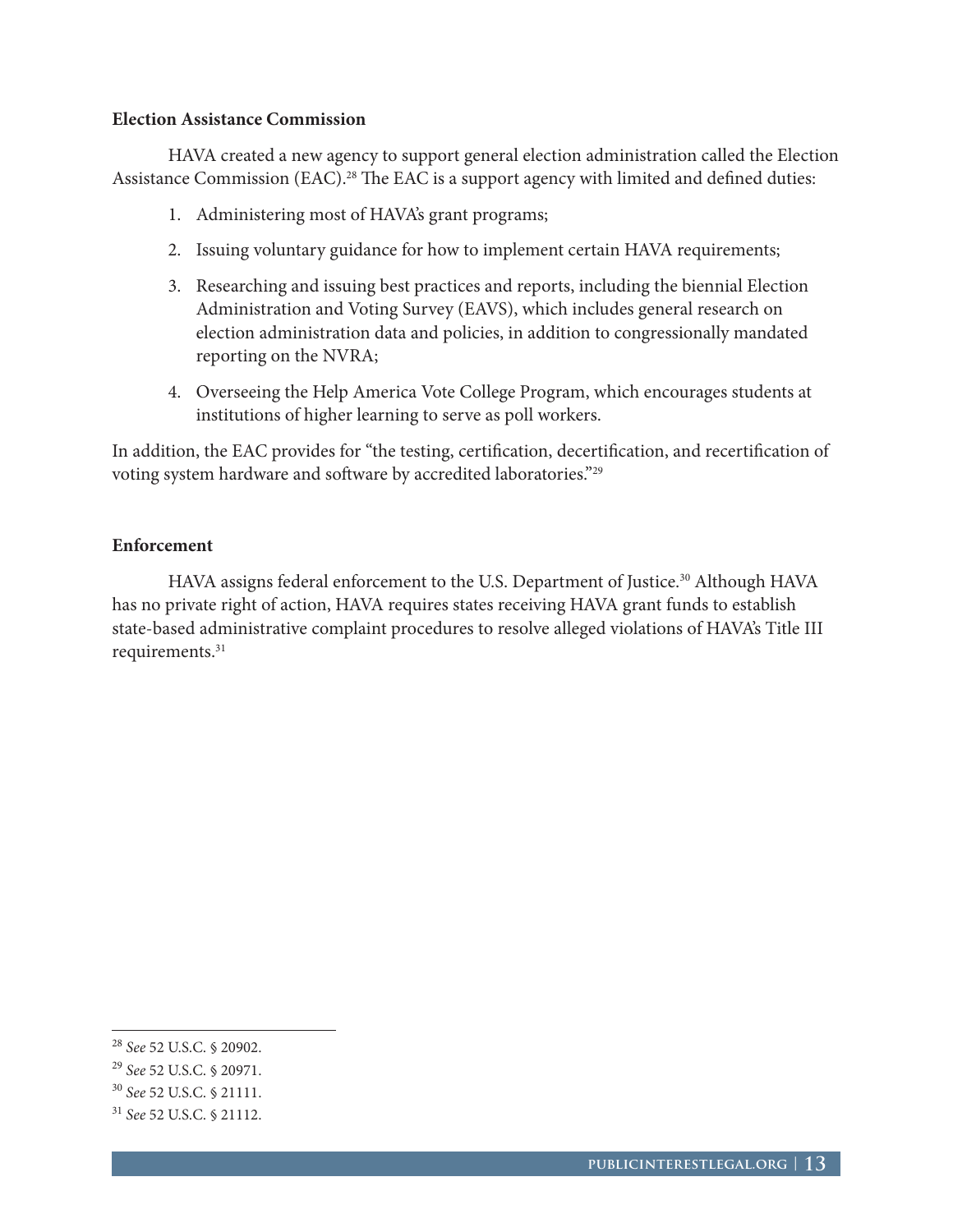# **UNIFORMED OVERSEAS CITIZENS ABSENTEE VOTING ACT (UOCAVA)**

The Uniformed Overseas Citizens Absentee Voting Act (often called by its acronym UOCAVA) was enacted in 1986 and is codified in 52 U.S.C. §§ 20301-20311. It was later amended by the Military and Overseas Voter Empowerment (MOVE) Act of 2009.

UOCAVA is intended to protect voting rights and access for citizens abroad when they are serving in the United States Uniformed Services and merchant marines. The Department of Defense administers the programs in the law. It also protects those members' resident family members and other Americans living outside of the country at the time of a federal election. Recent litigation<sup>32</sup> found that even those Americans who are temporarily outside of the 50 states are covered under the statute.

The Federal Voting Assistance Program was established within the Department of Defense to liaise with state governments and provide resources to ensure compliance with the law.<sup>33</sup> In the event that a state or local election official is accused of a violation, the United States Department of Justice may commence civil prosecution.34

Under the amendments affecting the 2010 general election and beyond, states are expected to do the following in regards to voters requiring UOCAVA protection:<sup>35</sup>

- Provide voter registration and absentee ballot applications via electronic transmission;
- Provide absentee ballots no later than 45 days before a federal election except where an undue hardship waiver is granted by the Department of Defense;
- Ensure there are electronic security measures for ballot contents and user data;
- Accept the Federal Write-In Absentee Ballot (FWAB), a federal form that acts as a ballot for Americans overseas;
- Accept valid voter registration applications, absentee balloting applications, and ballots regardless of local notary, paper weight, or envelope standards; and,
- Allow free access to ballot tracking.

<sup>32</sup> *See U.S. v. Wisconsin, et al.*, Case No. 18-cv-471 (W.D. Wis. 2018).

<sup>33</sup> *See* 52 U.S.C. § 20305.

<sup>34</sup> *See* 52 U.S.C. § 20307.

<sup>35</sup> *See* 52 U.S.C. § 20302.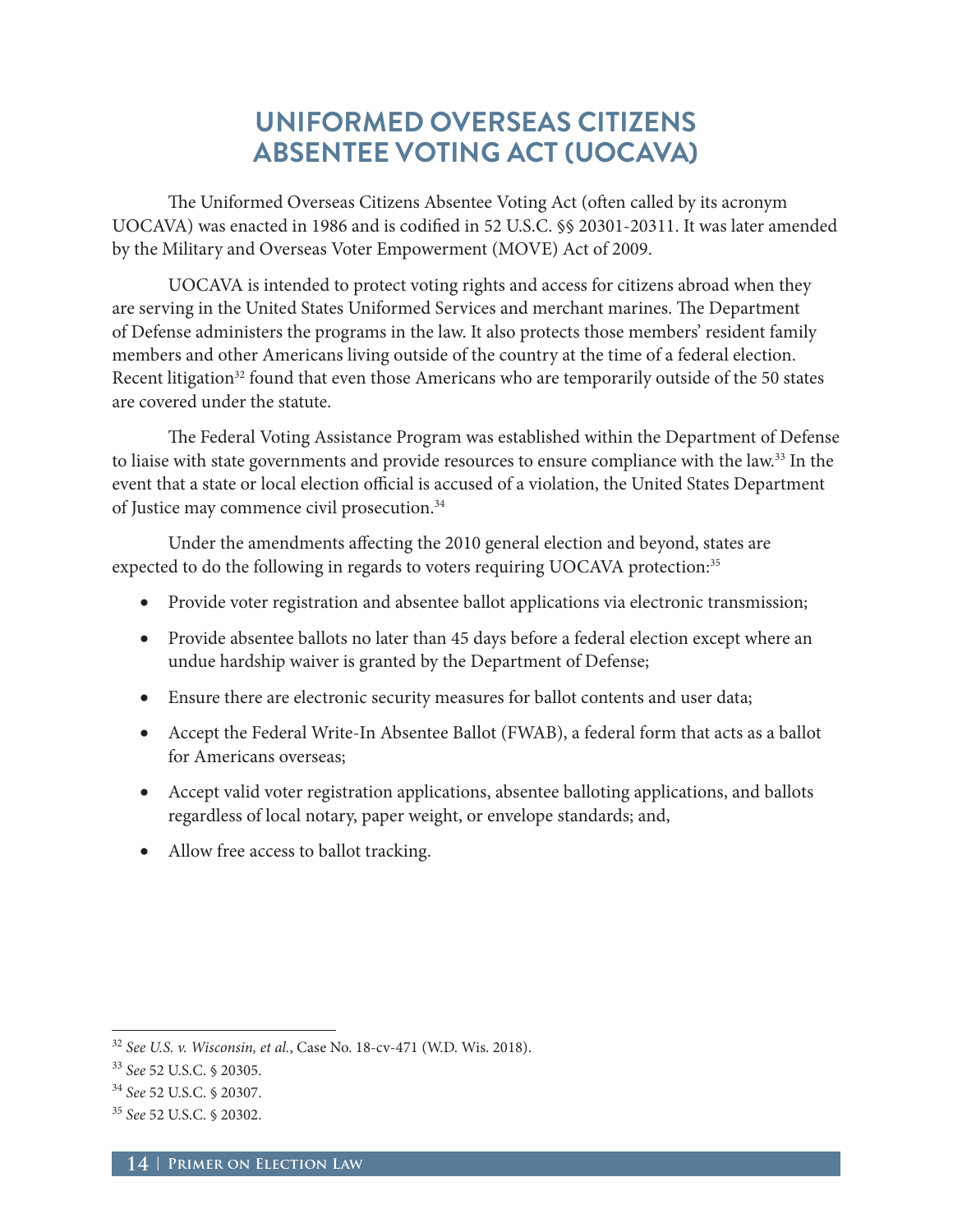# **GLOSSARY OF TERMS AND ACRONYMS**

Below is a brief explanation of terms and acronyms to which are commonly referred in election policy. The terms refer to laws, government agencies, political entities, nonprofit groups, and election administration jargon.

**Center for Tech and Civic Life (CTCL)** = According to its website, this organization is a  $501(c)$ (3) organization with a mission to "connect Americans with the information they need to become and remain civically engaged, and ensure that our elections are more professional, inclusive, and secure." It has come into the news lately because it launched a grant program for the 2020 election that gave certain county and state election commissions grants, due to a \$350 million gift from Mark Zuckerberg.

**Civil Rights Acts** = These statutes date back to 1870, and were amended in 1957, 1960, and 1964. The law outlawed discrimination on the basis of race, color, and previous condition of slavery and literacy tests.

**Cybersecurity and Infrastructure Security Agency (CISA)** = This government agency describes itself as "an operational component of the Department of Homeland Security" that "works to understand, manage, and mitigate risk to the nation's cyber and physical infrastructure in the public and private sector." This office has an Election Infrastructure Security Resource Guide for state and local election officials and provides no-cost cyber and physical trainings and exercise services to enhance security and resilience of election infrastructure.

**Department of Homeland Security (DHS)** = The federal agency tasked with securing the nation and keeping America safe. The Cybersecurity and Infrastructure Security Agency (CISA) is under this department.

**Elections Infrastructure Information Sharing and Analysis Center (EI-ISAC)** = A partnership between the Center for Internet Security, CISA, and the Election Infrastructure Subsector Government Coordinating Council that offers state and local election officials a suite of electionsfocused cyber defense tools.

**Election Assistance Commission (EAC)** = An "independent, bipartisan commission charged with developing guidance to meet HAVA requirements, adopting voluntary voting system guidelines, and serving as a national clearinghouse of information on the election administration." It also certifies electronic voting systems, as well as audits the use of HAVA funds, and maintains the national mail voter registration form.

**Electronic Registration Information Center (ERIC)** = A nonprofit organization with a mission to work with member states to improve the accuracy of America's voter rolls and increase access to voter registration for all eligible citizens.

**Federal Election Commission (FEC)** = The FEC is the regulatory agency charged with administering and enforcing the federal campaign finance laws that govern the financing of campaigns for the U.S. House, Senate, Presidency, and Vice Presidency. It is led by six Commissioners, no more than three of whom can belong to the same political party.

**Federal Write-In Absentee Ballot** (**FWAB) =** A postage-paid standardized document allowing Americans outside the country on election day to hand-write their candidates of choice for federal and other offices. They can also make notations about preferences regarding local ballot initiatives of other items.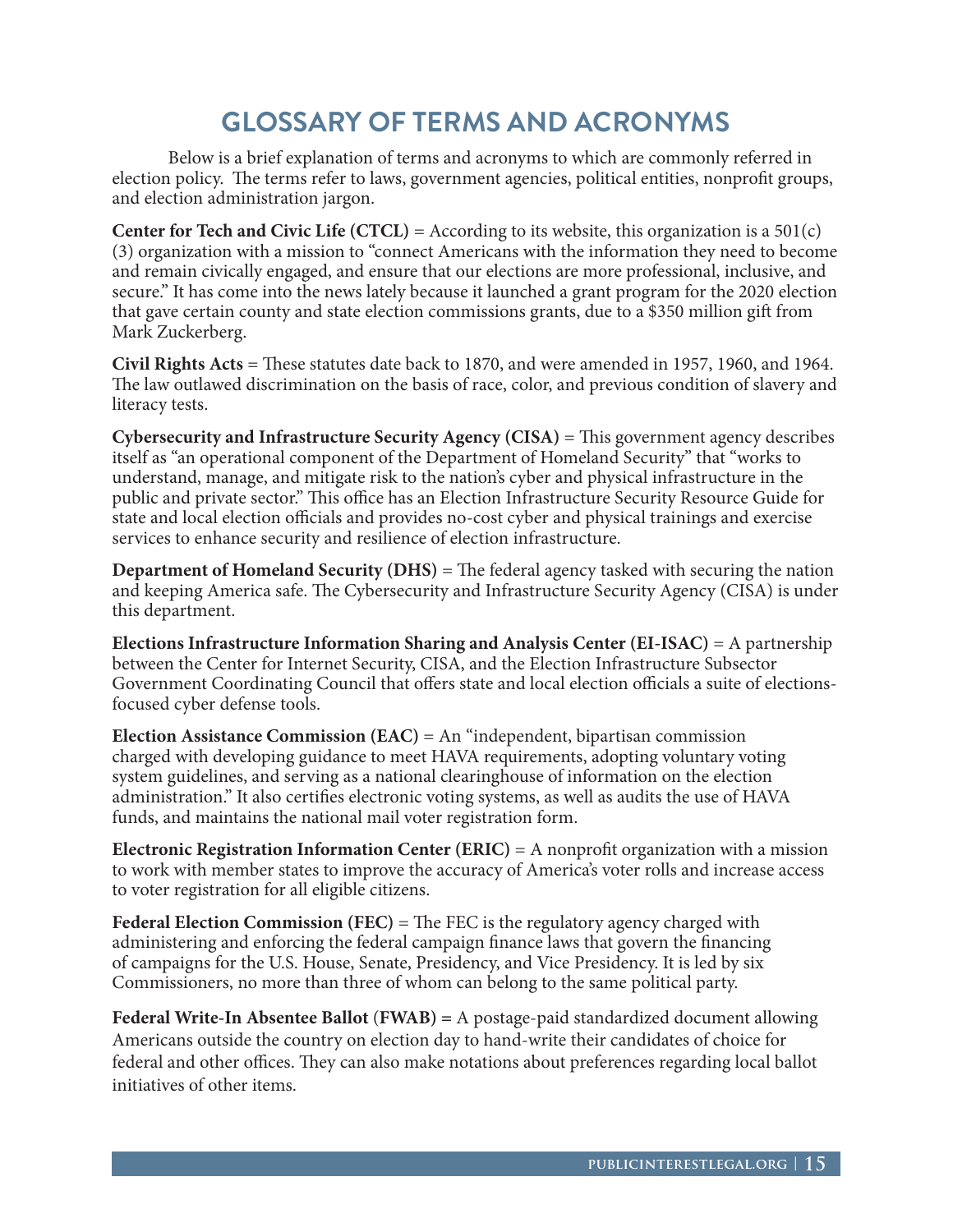**Federal Voting Assistance Program (FVAP)** = A federal program that works to ensure that Service members and other U.S. citizens living overseas is able to vote.

**Government Coordinating Council (GCC)** = A council under CISA made up of government representatives from different levels of government to enable interagency and cross-jurisdictional coordination.

**Help America Vote Act (HAVA)** = Sweeping legislation that provides funds to states to improve the administration of their elections and assure access for individuals with disabilities. It also established the Election Assistance Commission, and put into law requirements for election technology administration and voting assistance programs for members of the military.

**National Association of Attorneys General (NAAG)** = A nonpartisan association for the attorneys general and their staff of all states and territories.

**National Association of Secretaries of State (NASS)** = A nonpartisan membership organization for the secretaries of state and lieutenant governors of all states and territories.

**National Association of State Election Directors (NASED)** = A nonpartisan membership organization of state and local Election Directors across the U.S.

**National Conference of State Legislatures (NCSL)** = A nonpartisan public officials' association composed of sitting state legislators from the United States. Its goal is to facilitate the exchange of information among legislatures, and to help improve the effectiveness of legislators and staff.

**National Voter Registration Act (NVRA or Motor Voter Act)** = The law that allows citizens to register to vote at all offices that provide public assistance, assistance to those with disabilities, and driver's license offices. It also requires most states to create and maintain a statewide voter roll.

**Poll Book** = This is a list of eligible voters who can vote in a particular district or precinct.

**Public Interest Legal Foundation (PILF)** = PILF is the only  $501(c)(3)$  public interest law firm solely dedicated to election integrity and the author of this primer.

**Sector Coordinating Council (SCC)** = A self-organized council under CISA that enables "critical infrastructure owners and operators, their trade associations, and other industry representatives to interact on a wide range of sector- specific strategies, policies, and activities." These councils coordinate with Government Coordinating Councils (GCCs) to fully address infrastructure security and efforts for that sector.

**Uniformed and Overseas Citizens Absentee Voting Act (UOCAVA)** = Federal legislation that specifies the absentee voting requirements for federal offices for active members of the uniformed services living abroad.

**U.S. Commission on Civil Rights** = The commission is an independent, bipartisan government agency with a mission to inform the development of national civil rights policy and enhance enforcement of federal civil rights laws by holding briefings, conducting hearings, and publishing significant studies and reports. The commission is composed of eight Commissioners, four appointed by the President, and four by Congress, and no more than four can be of the same political party.

**Voter Roll** = The list of registered voters in a locality. Many states call their list the Qualified Voter Roll or the Qualified Voter Extract.